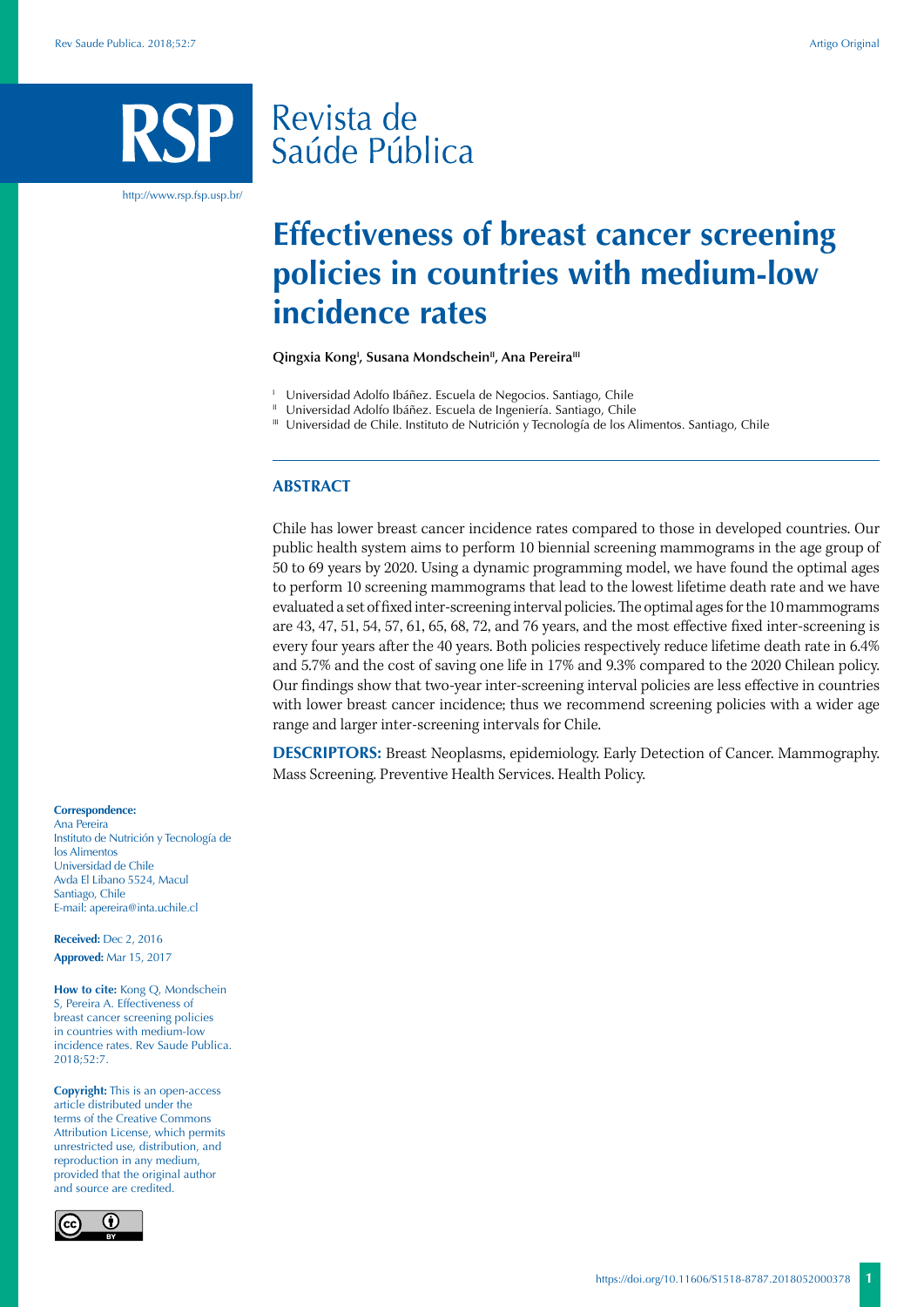## **INTRODUCTION**

Breast cancer (BC) is the most common female cancer worldwide<sup>1</sup>. Chile is no exception; new cases of BC have increased steeply, from 19.9 per 100,000 women in 1960 to 34.8 in 2012. In 2009, BC became the first cause of cancer death among women in Chile, with age-adjusted mortality rate of 11.5 per 100,000 women in 2012<sup>1,2</sup>.

Many countries have implemented mammography screening programs, with the aim of reducing the BC mortality rate<sup>3</sup>. Randomized controlled trials have shown an overall reduction in mortality in the range of 15% to 30%<sup>4,5</sup>. Nonetheless, the cost effectiveness of such efforts which is particularly salient in settings with limited resources - has been intensely debated<sup>6</sup>. .<br>.

In Chile, the current policy allocates only two screening mammograms (Mx) to healthy women between the ages of 50 to 547 . Because BC is the first cause of female cancer death and its incidence rate has increased in the last decades, the Chilean Ministry of Health plans to provide access to screening Mx every other year for women between the ages of 50 to 69 by 20208 (namely, the 2020 Chilean policy) with a total number of 10 screening Mx. Although the biennial screening program is recommended in most developed countries, such as Belgium, Spain, and the United States (Preventive Services Task Force), there is still discrepancy regarding these guidelines in developed countries<sup>9,10</sup>. Because of these conflicting views, it remains obscure whether a biennial policy is desirable for Chile or other countries in a low-resource setting, with a relatively low incidence rate (one third of that in Belgium) and the different medical cost structure compared to those in developed countries<sup>1,11</sup>.

We applied a dynamic programming model to evaluate different screening policies using Chilean data such as BC incidence, survival rates, and costs. We aim to find fixed inter-screening interval policies that excel in death rate reduction and cost-effectiveness using 10 Mx and compare them against the 2020 Chilean policy proposed by the government.

## **METHODS**

### **Mathematical Model**

We applied a dynamic programming model developed by Kong and Mondschein<sup>12</sup> to calculate the optimal ages to perform a fixed number of screening Mx in order to minimize the lifetime death rate from BC (software MATLAB R2015a published by MathWorks).The model decides whether or not to perform a screening mammogram every year during a woman's lifetime. The decision balances the immediate benefit of detecting a tumor at an earlier stage (thereby increasing the chances of survival) and the benefit of waiting until the woman is older, when the probability of developing a tumor might be higher. These decisions depend on incidence, false negative rates, and natural progression of the tumor, as a function of age, sensitivity of clinical breast examination, and survival rates at different stages of the tumor. Given an optimal allocation of screening mammograms, the model computes the corresponding expected costs (including the cost of the screening mammograms, direct cost of diagnosis, treatment, follow-up, and false positives), which enables us to perform a cost-effectiveness analysis. The model also offers the flexibility to evaluate the expected lifetime cost and lifetime death rate for any specific screening policy defined by the decision maker.

#### **Description of Feasible Screening Policies**

We focused on fixed inter-screening interval policies that consist of 10 Mx, which is the number considered in the 2020 Chilean policy. A set of feasible policies was defined to perform 10 Mx among women in the age group of 40 to 80 years old. A feasible policy is defined by two parameters: the starting age for the first mammogram and the length of the inter-screening interval (we considered two, three, and four years in this study). We used the notation P: x-y to describe a policy, where x denotes the inter-screening interval and y, the age of the first screening Mx.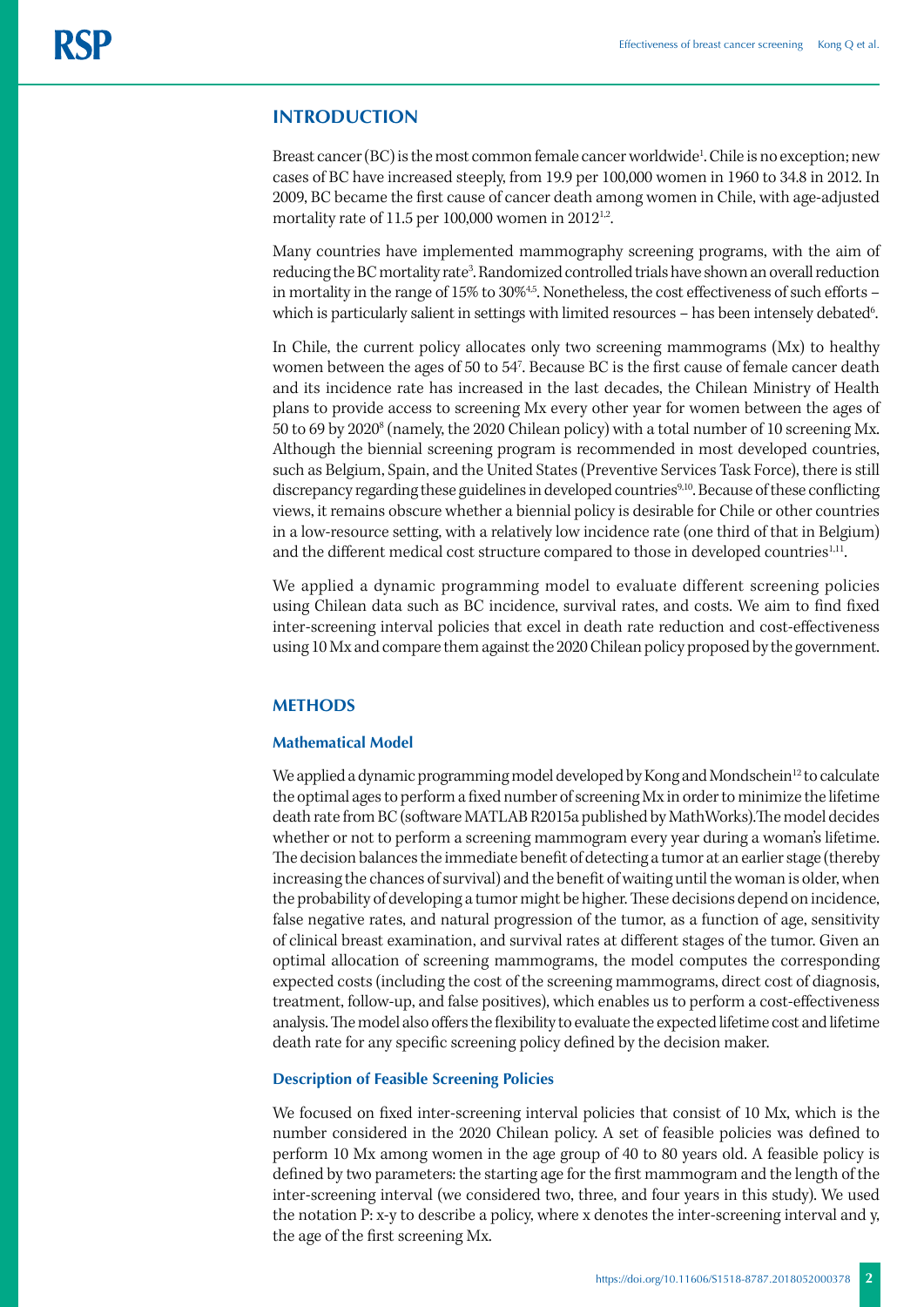We denoted by lowest death rate policy (P:LDR) the optimal policy obtained when solving the dynamic programming model, which guarantees to find the screening policy with the lowest death rate. We remark that this policy does not necessarily lead to a constant inter-screening interval.

We calculated the expected lifetime cost and death rate per 100,000 women for all feasible policies considered in this study. We then built the efficient frontier, which consists of all fixed inter-screening interval policies such that no other policy leads to a lower cost and lower death rate.

#### **Data Input and Assumptions for the Dynamic Programming Model**

*BC incidence rate:* as Chile does not have a National Cancer Registry, we collected the age-specific incidence rate for BC from GLOBOCAN 2012<sup>1</sup> . The GLOBOCAN estimations are based on the national database for mortality and three regional registries (Valdivia, Biobio, and Antofagasta) for age-specific incidence rates for the period 2003–2007.

*Distribution of BC Stages: according to Prieto<sup>13</sup>, ductal carcinoma in situ (DCIS) accounts* for 8.6% of the non-invasive BC, being the most frequent in Chile; stages I to IV account for 18.7%, 42.1%, 23.3%, and 5.3% of the invasive BC, respectively. For ease of estimation of BC progression rate, we combined BC into two stages: early stage, which includes DCIS and BC stages I and II, and advanced stage, which includes BC stages III and IV. Based on estimations of BC natural history and progression by Maillart et al.<sup>14</sup>, we calculated that if a healthy woman develops cancer within a year, the likelihood of the tumor being in early and advanced stage would be 94%, and 6%, respectively.

*BC survival rates by stage*: data was based on survival rates (as of 2009) reported by Serra et al.15, which were estimated using 1,485 cases of BC (18–99 years) from a public hospital in Santiago, Chile, during the period 1994–2005. The estimated 10-year survival rate was 85.6% for early-stage BC and 57.7% for advanced-stage BC.

*False positive and negative results*: the estimation was based on data published by Maillart et al.14, in which the authors have reported a percentage of false positive results in the range of 4.4%–7.8% and a percentage of false negative results in the range of 15%–25% for early stages and 7%–18% for advanced stages.

*Sensitivity of clinical breast examination*: the data was retrieved from previously published articles<sup>16-18</sup> in which the sensitivity of clinical breast examination has been estimated to be 11% for early stages and 68% for advanced stages.

*BC and overall mortality rate*: the data was extracted from the Chilean National Death Certificate database, which contains birth and death dates and the specific cause of death for every Chilean citizen. The database is highly reliable, with 100% coverage<sup>19</sup> and more than 99% of death certificates having been completed by a health professional<sup>20</sup>.

*Costs:* we used the direct cost of screening, diagnosis, and treatment reported in 2013 by the *Fondo Nacional de Salud*<sup>21</sup> (FONASA), which is responsible for managing the publicly funded Chilean health system. The cost of a screening Mx reimbursed by FONASA was US\$28, and the cost associated to a false positive was US\$474. Similar to Schousboe<sup>11</sup>, we estimated the cost of treatment for three categories: first-year costs, follow-up costs from the second year onward, and last-year-of-life costs.

#### **Progress Rate Estimation**

A critical input in the mathematical model is the progression rate of the disease from early to advanced stage within one year as a function of age group. Because of the lack of Chilean data, this set of parameters was estimated by best fitting the observed BC mortality rates for the cohort born in 1935–1939. This estimation incorporates features of the progression rates reported in Maillart et al.<sup>14</sup>,  $-$  i.e., that cancer is more aggressive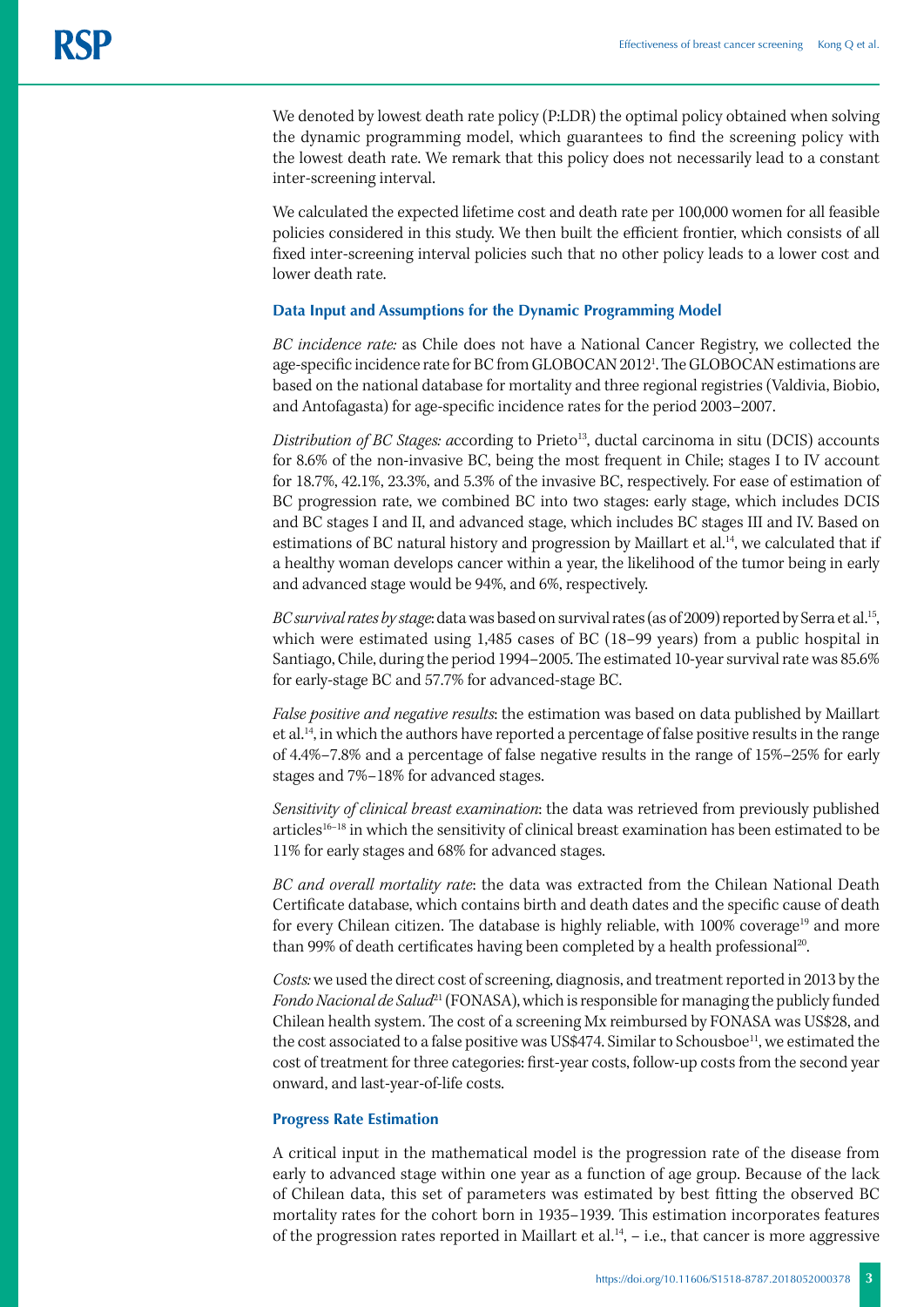at younger ages (25–49 years = 40% within one year), slows down for middle-aged women (50–59 years = 22%), and decreases further for older women (> 60 years = 15%).

#### **Model Validation**

The dynamic programming model and the input parameter were validated using Chilean data on mortality, and we estimated the BC mortality rate from the cohort of women born in 1935–1939 using national statistics<sup>22</sup>. These women were aged between 60 and 64 years in 2000, and therefore had not participated in the national screening program. Women with more than 12 years of education were excluded, as in general they belonged to a high-income segment and could have undergone opportunistic screening. We then ran extensive simulations of a cohort of 10 million patients with our model, assuming that women had not received any screening Mx. The total age-specific BC deaths were computed with a 95% confidence interval (95%CI) and compared to the actual age-specific BC deaths that occurred in women born in 1935–1939. Figure 1 shows that the mortality of the cohort born in 1935–1939 is included within the 95%CI of the expected mortality rate.

#### **Cost-effectiveness Analysis**

We estimated the average cost of saving an extra life when increasing the number of Mx compared with zero Mx (baseline). The cost-effectiveness ratio (CER) was defined as the additional US dollars spent when doing 10 Mx over the number of lives saved compared to baseline. Additional cost is the difference between the costs of performing 10 Mx and zero Mx, and number of lives saved is the difference between the BC death rate when performing zero Mx and 10 Mx.

$$
CER = \frac{Additional \ cost}{Number \ of \ lifes \ saved} = \frac{Total \ cost \ 10 \ Mx-Total \ cost \ 0 \ Mx}{Death \ rate \ 0 \ Mx-Death \ rate \ 10 \ Mx}
$$

#### **Sensitivity Analysis**

We performed univariate sensitivity analyses to study the impact of inaccuracy in the estimation of parameters on the structure of the cost-effective screening policies. First, we increased the annual incidence rate in each age group by 10%. Second, because of the increasing trend in the BC incidence rate in Chile<sup>13</sup>, we increased the incidence rate by 1% annually. Finally, we varied false positive and negative values within the range of  $\pm 10\%$ .

This research does not require Ethical Institutional Review Board review.

### **RESULTS**

Figure 2 shows the expected lifetime cost and death rate per 100,000 women for different feasible screening policies and the efficient frontier represented by the solid line. The lowest death rate policy P:LDR, obtained by using the dynamic programming model, allocates the 10 Mx at the ages of 43, 47, 51, 54, 57, 61, 65, 68, 72, and 76 and it results on an average of 1,122 deaths per 100,000 women and a CER of US\$50,800 per life saved. Among the policies with a fixed inter-screening interval, the two-year inter-screening interval policies are less effective in reducing BC deaths, compared to the three or fouryear inter-screening interval policies. In particular, the 2020 Chilean policy has an average lifetime death rate of 1,199 per 100,000 women and a CER of US\$61,100.

Table 1 shows the expected lifetime cost and death rate and the CER for the no-screening policy, the 2020 Chilean policy, and the screening policies belonging to the efficient frontier. The P:LDR reduces the death rate by 26.3% when compared to the no-screening policy (1,522 per 100,000) and by 6.4% when compared to the 2020 Chilean policy. Among the fixed inter-screening interval policies, P:4-40 leads to the lowest death rate (1,131 per 100,000 women) with a CER of \$55,500, decreasing the death rate by 5.7% and CER by 9.3%, compared to the 2020 Chilean policy. We also observed that the policy P:3-48 has a slightly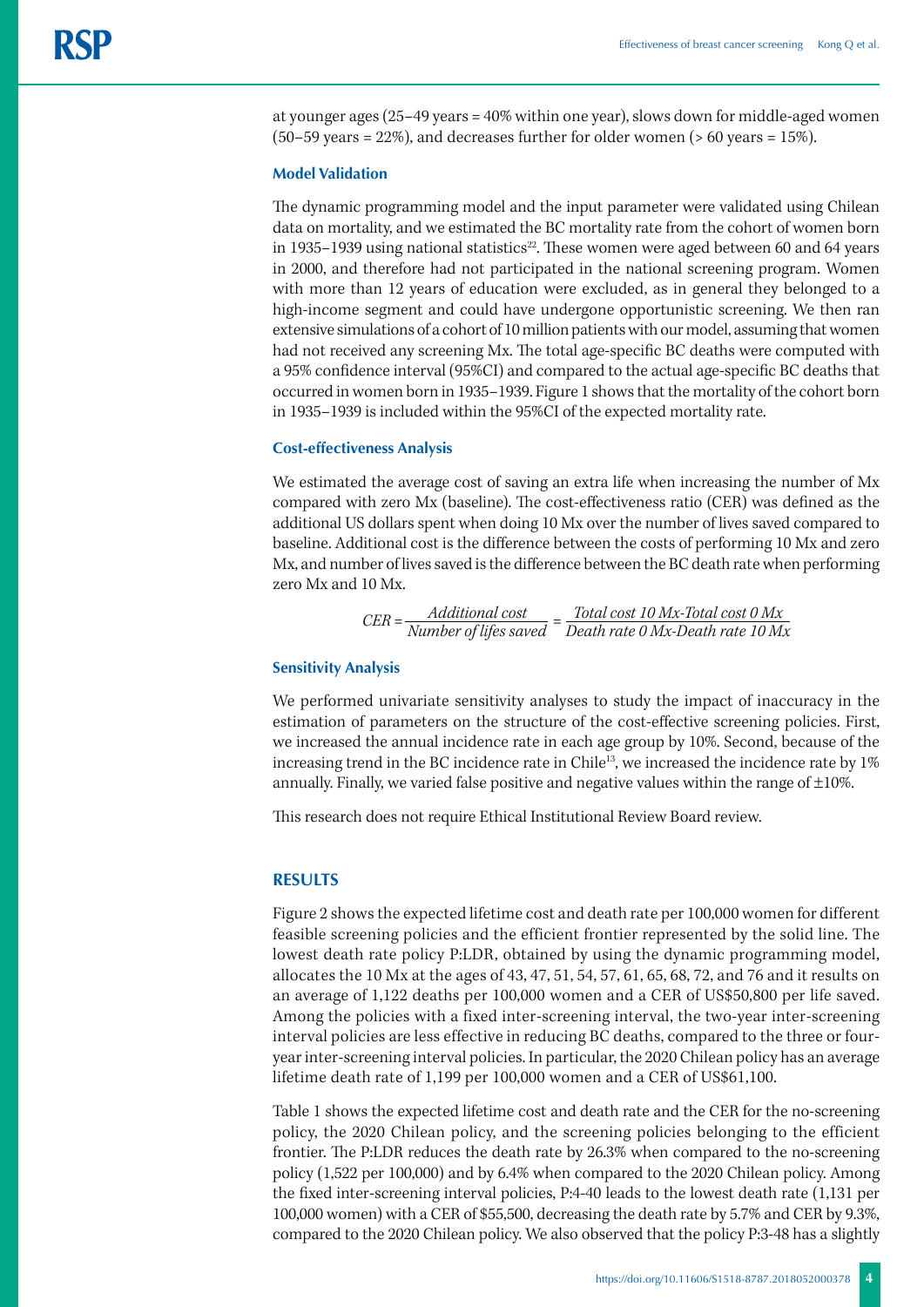higher lifetime death rate (1,136 per 100,000 women) but a considerable lower CER (\$47,400), which correspond to a reduction of 5.2% in death rate and 22.5% in CER compared to the 2020 Chilean policy.

Table 2 shows the efficient frontier assuming a 10% increase in incidence rate. The efficient frontier is similar to the one obtained in the previous analysis; in particular, P:4-40 still leads to the lowest death rate and, although P:3-48 has a slightly higher death rate, still leads to a lower CER compared to P:4-40. Similar results are observed when considering 1% annual increase in the incidence rate and ±10% variation in the false positive and negative values (data not shown).



**Figure 1.** Number of total breast cancer (BC) deaths in 5-year age groups in Chilean women born in 1935–1939 (solid line) and simulation results assuming a population without screening mammography (dashed line).



**Figure 2.** Expected lifetime costs and lifetime death rate per 100,000 women for a set of policies with 10 mammograms and the efficient frontier.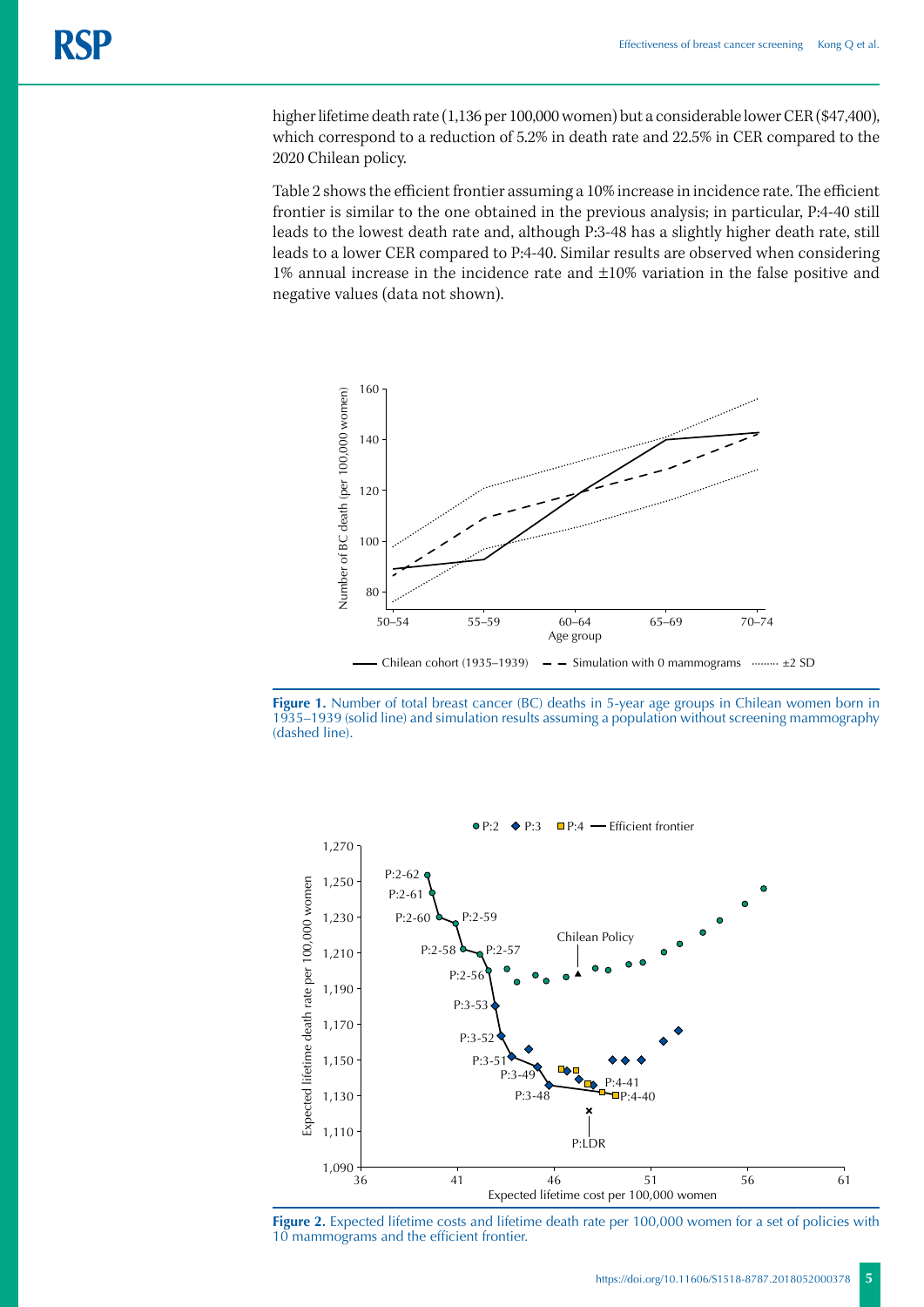**Table 1.** Expected lifetime costs and number of BC deaths per 100,000 women and cost-effectiveness ratio (CER) for 10 mammograms for the no-screening policy, the 2020 Chilean policy, the lowest death rate policy (P:LDR), and the fixed inter-screening interval policies in the efficient frontier.

| <b>Policy</b>                | <b>Expected cost (US\$ millions)</b><br>per 100,000 women | <b>Expected number of BC deaths</b><br>per 100,000 women | CER (US\$) |
|------------------------------|-----------------------------------------------------------|----------------------------------------------------------|------------|
| No-screening                 | 27.4                                                      | 1,522                                                    |            |
| 2020 Chilean policy (P:2-50) | 47.2                                                      | 1,199                                                    | 61,142     |
| P:LDR                        | 47.8                                                      | 1,122                                                    | 50,847     |
| $P:4-40$                     | 49.1                                                      | 1,131                                                    | 55,472     |
| $P:4-41$                     | 48.4                                                      | 1,132                                                    | 53,869     |
| $P:3-48$                     | 45.7                                                      | 1,136                                                    | 47,355     |
| $P:3-49$                     | 45.1                                                      | 1,146                                                    | 47,080     |
| $P:3-51$                     | 43.8                                                      | 1,152                                                    | 44,191     |
| $P:3-52$                     | 43.2                                                      | 1,164                                                    | 44,088     |
| $P:3-53$                     | 42.9                                                      | 1,181                                                    | 45,436     |
| $P:2-56$                     | 42.6                                                      | 1,200                                                    | 47,203     |
| $P:2-57$                     | 42.1                                                      | 1,209                                                    | 47,065     |
| $P:2-58$                     | 41.3                                                      | 1,212                                                    | 44,749     |
| $P:2-59$                     | 40.9                                                      | 1,226                                                    | 45,473     |
| $P:2-60$                     | 40.0                                                      | 1,231                                                    | 43,341     |
| $P:2-61$                     | 39.7                                                      | 1,244                                                    | 44,030     |
| $P:2-62$                     | 39.4                                                      | 1,254                                                    | 44,697     |

BC: breast cancer

**Table 2.** Sensitivity analysis of the expected lifetime costs and number of BC deaths per 100,000 women and cost-effectiveness ratio (CER) for 10 mammograms for the no-screening policy, the 2020 Chilean policy, the lowest death rate policy (P:LDR), and the fixed inter-screening interval policies in the efficient frontier when incidence rate increases by 10% in each age group.

| <b>Policy</b>       | <b>Expected cost (US\$ millions)</b><br>per 100,000 women | <b>Expected number of BC deaths</b><br>per 100,000 women | <b>CER (US\$)</b> |
|---------------------|-----------------------------------------------------------|----------------------------------------------------------|-------------------|
| No-Screening        | 30.1                                                      | 1,672                                                    |                   |
| 2020 Chilean policy | 49.9                                                      | 1,316                                                    | 55,589            |
| P:LDR               | 50.4                                                      | 1,232                                                    | 46,208            |
| $P:4-40$            | 51.8                                                      | 1,242                                                    | 50,405            |
| $P:4-41$            | 51.1                                                      | 1,243                                                    | 48,953            |
| $P:3-48$            | 48.4                                                      | 1,248                                                    | 43,075            |
| $P:3-49$            | 47.8                                                      | 1,259                                                    | 42,853            |
| $P:3-51$            | 46.5                                                      | 1,266                                                    | 40,290            |
| $P:3-52$            | 45.9                                                      | 1,278                                                    | 40,224            |
| $P:3-53$            | 45.7                                                      | 1,297                                                    | 41,521            |
| $P:2-56$            | 45.3                                                      | 1,318                                                    | 43,017            |
| $P:2-57$            | 44.8                                                      | 1,328                                                    | 42,915            |
| $P:2-58$            | 44.0                                                      | 1,332                                                    | 40,830            |
| $P:2-59$            | 43.6                                                      | 1,347                                                    | 41,520            |
| $P:2-60$            | 42.8                                                      | 1,352                                                    | 39,603            |
| $P:2-61$            | 42.4                                                      | 1,366                                                    | 40,261            |
| $P:2-62$            | 42.2                                                      | 1,377                                                    | 40,957            |

BC: breast cancer

#### **DISCUSSION**

Our results show that the maximum reduction of BC death rate is obtained with the lowest death rate policy (P:LDR), which recommends Mx at ages 43, 47, 51, 54, 57, 61, 65, 68, 72, and 76. However, P:LDR does not have a fixed inter-screening interval, and therefore, it might be difficult to implement it in practice. Among the fixed inter-screening interval policies, P:4-40 leads to the lowest death rate, slightly higher than that in P:LDR (less than 1%). In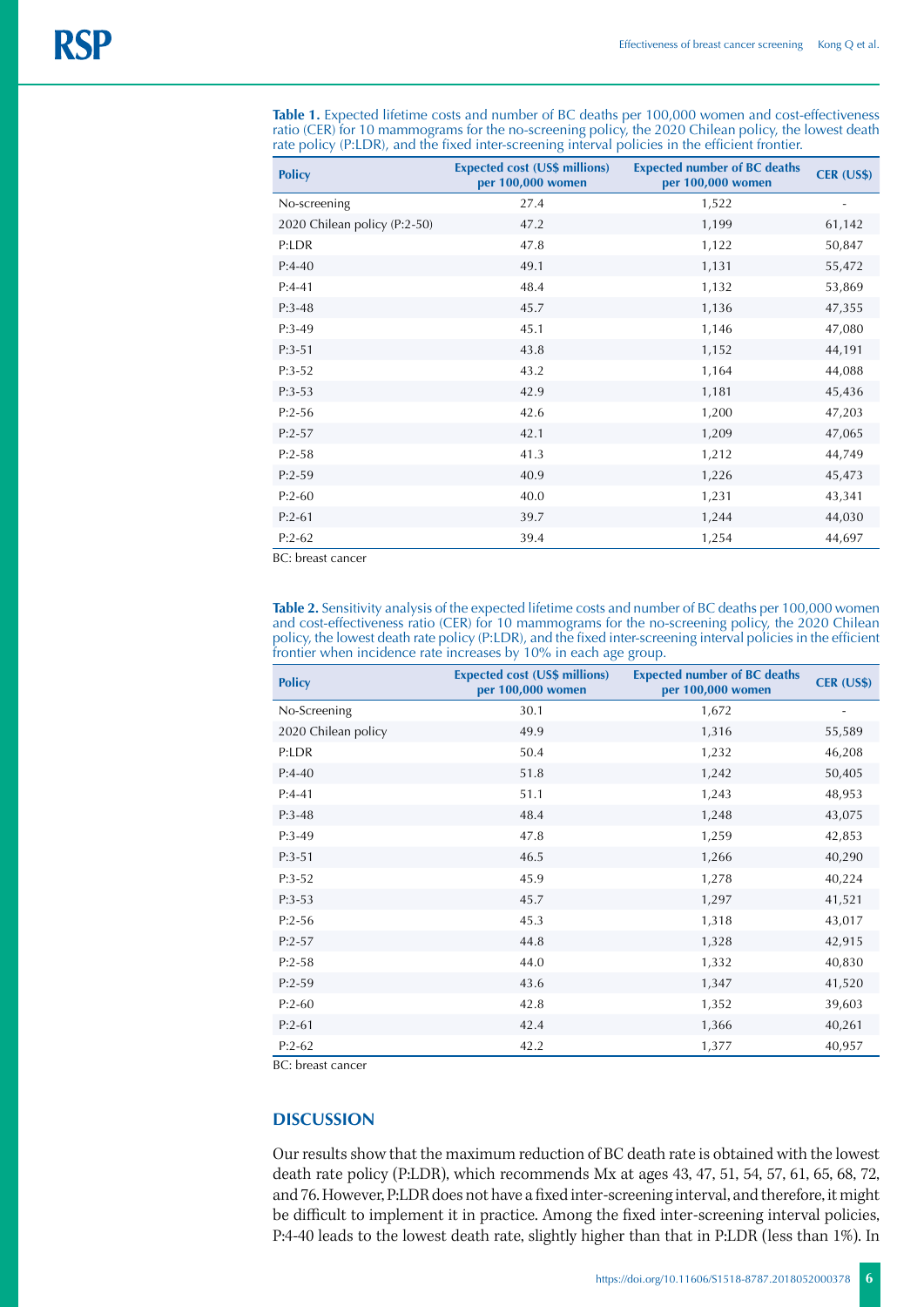comparison, P:3-48 has a small increase in death rate (less than 0.5%) but considerable lower CER compared to P4:40. Both policies significantly outperform the 2020 Chilean policy, in terms of death rate and CER. Therefore, decision makers should take these considerations into account when selecting a screening policy that best fits the Chilean population.

Over the years, developed countries have adopted different screening policies, with variations on starting and ending ages and inter-screening intervals<sup>23</sup>. In the last years, these differences have sparked important controversies regarding the effectiveness and efficiency of such policies. For example, in the United States, the National Breast and Cervical Cancer Early Detection Program (NBCCEDP) suggests screening every two years in women aged between 50 and 74 years, providing approximately a total of 13 Mx during their lifetime<sup>24</sup>. This recommendation is similar to some European countries such as France and the Netherlands. In contrast, the United Kingdom offers screening mammograms every three years for women aged between 50 and 69 years, carrying out a total of only seven to eight Mx during a women's lifetime25. A recent report commissioned by the Cancer Research UK and the Department of Health of England has estimated that 681 cancer cases will be detected per 10,000 women invited to screening, preventing 43 deaths, but 129 cases will be overdiagnosis cases. The report concluded that, for the case of United Kingdom, it is worth the benefit of carrying out BC screening despite the harms and potential anxiety and suffering for women $^{10}$ . We noticed that there is no agreement in the medical community about the effectiveness of screening in the age group of 40 to 49 years<sup>26</sup>. For example, while United Kingdom does not recommend any Mx for women younger than 50, the American Cancer Society recommends annual mammograms for women aged from 45 to 54 years (and every two years after 55) and marks it as optional for women aged from 40 to 44 years<sup>27</sup>. The latter has been thoroughly discussed by Oeffinger et al., with a review of the controlled, observational, and modeling/simulation studies used to support the new recommendations<sup>9</sup>. .

We suggest two alternative policies for the Chilean population: P:4-40 and P:3-48, the first one because of its low death rate, and the second one because of its low CER ratio with only a slight increase in death rate. This result is novel because, to the best of our knowledge, none of the existing policies around the world suggest an inter-screening interval of four years and only few countries have adopted a three-year inter-screening interval (e.g. United Kingdom). Our experiments show that, even when the incidence rate increases homogenously among the different age groups, both policies remain desirable. This might result from the complex interaction among limited resources, different cost structure, and inherent patterns in BC incidence and progress rate.

Although the proposed policy P:4-40 and P:3-48 could, on average, have more interval cancers (those not detected during the screening program) compared to those in the 2020 Chilean policy, this increase is counteracted by the cancers detected during the age range that is not covered by the 2020 Chilean policy (40–50 and 68–76). Therefore, a policy with a larger inter-screening interval may not necessarily lead to higher lifetime death rate.

A recent systematic review by Yoo<sup>28</sup> reports that screening programs are cost-effective in most Western, but not Asian, countries. This could be due to differences in incidence rates and population breast-density distribution. This result agrees with studies suggesting that personalized screening programs based on age, history of BC, breast density, and other known risk factors are more efficient. Schousboe et al.<sup>11</sup> recommend biannual screening Mx between ages 50 to 79 for women with high-density breasts, and every three to four years for those with low density. Vilaprinyo et al.<sup>29</sup> recommend different screening frequencies based on risk groups, including annual screening if necessary. In Chile, to classify women into categories according to breast density and to determine screening policies accordingly could be an interesting idea to use scarce resources efficiently. Our mathematical model allows us to determine optimal policies for each risk group based on breast density; however, there are no population studies done in the country to determine the breast density distribution and the quantitative relationship between breast density and incidence rate.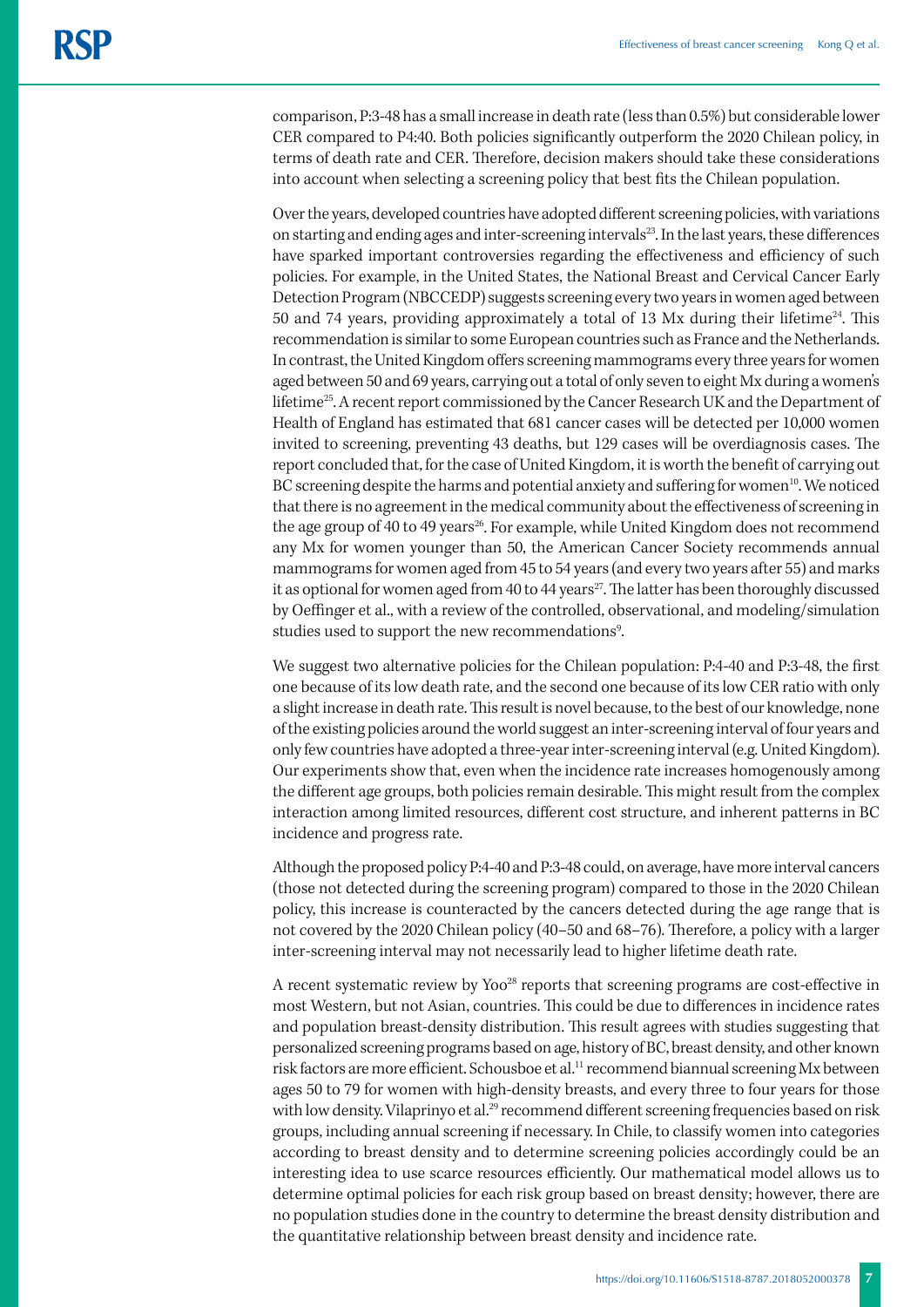Our study is not free of limitations. When Chilean data was not available, such as false positive/negative percentages, we used available international data. Furthermore, Chile does not have a National Cancer Registry, thus incidence rates were obtained from GLOBOCAN, whose estimations are based on Chilean survival and mortality rates. As shown in the results, the optimal policies do not change when false positive and negative values vary in a range of 10% and incidence rate is modified by 10% in each age group or by 1% annually. In addition, the Chilean cost structure reported by the Ministry of Health is relatively low compared to those in developed countries<sup>11</sup>, and, in particular, the increment in treatment costs from early to advanced stages of cancers is moderate. Therefore, these data suggest that treatment of advanced-stage cancer is still cost-effective. On the other hand, a major strength of our study is the use of an optimization model rather than a simulation one. Thus, we are not only able to evaluate the cost of any current policy, but we can also identify the optimal policy for a given number of screening Mx that minimizes the lifetime mortality rate.

In conclusion, our study indicates that the 2020 Chilean policy is not desirable either in terms of death rate or in terms of cost-effectiveness. Thus, we recommend for Chile or countries with lower BC incidence rate a screening policy that has a wider age range and a larger interscreening interval, compared to most policies implemented in developed countries. In the future, personalized screening could be an option for countries such as Chile that have limited resources and low incidence rate and, therefore, screening efforts could be focused on high-risk population.

### **REFERENCES**

- 1. Ferlay J, Shin HR, Bray F, Forman D, Mathers C. GLOBOCAN 2012: cancer incidence and mortality worldwide. Lyon: IARC; 2012 [cited 2014 Apr 14]. Available from: http://globocan.iarc.fr
- 2. Parkin DM, Whelan SL, Ferlay J, Raymond L, Young J, editors. Cancer incidence in five continents. Volume 7. Lyon: IARC; 1997 (IARC Scientific Publications, 143).
- 3. Madlensky L, Goel V, Polzer J, Ashbury FD. Assessing the evidence for organised cancer screening programmes. *Eur J Cancer*. 2003;39(12):1648-53. https://doi.org/10.1016/S0959-8049(03)00315-0
- 4. Nelson HD, Fu R, Griffin JC, Nygren P, Smith ME, Humphrey L. Systematic review: comparative effectiveness of medications to reduce risk for primary breast cancer. *Ann Intern Med*. 2009;151(10):703-15, W-226-35. https://doi.org/10.7326/0003-4819-151-10-200911170-00147
- 5. Hellquist BN, Duffy SW, Abdsaleh S, Björneld L, Bordás P, Tabár L, et al. Effectiveness of population-based service screening with mammography for women ages 40 to 49 years: evaluation of the Swedish Mammography Screening in Young Women (SCRY) cohort. *Cancer*. 2010;117(4):714-22. https://doi.org/10.1002/cncr.25650
- 6. Vilaprinyo E, Puig T, Rue M. Contribution of early detection and adjuvant treatments to breast cancer mortality reduction in Catalonia, Spain. *PLoS One*. 2012;7(1):e30157. https://doi.org/10.1371/journal.pone.0030157
- 7. Ministerio de Salud (CL). Examen de Medicina Preventiva. Santiago; 2015 [cited 2015 May 5]. Available from: http://www.minsal.cl/examen-medicina-preventiva/
- 8. Ministerio de Salud (CL). Programa Elige Vivir Sano: metas 2011-2020: Estrategia Nacional de Salud: para el cumplimiento de los Objetivos Sanitarios de la Década 2011-2020. Santiago de Chile; 2011 [cited 2015 May 5]. Available from: http://www.minsal.cl/portal/url/item/c4034eddbc96ca6de0400101640159b8.pdf
- 9. Oeffinger KC, Fontham ET, Etzioni R, Herzig A, Michaelson JS, Shih YC, et al. Breast cancer screening for women at average risk: 2015 guideline update from the American Cancer Society. *JAMA*. 2015;314(15):1599-614. https://doi.org/10.1001/jama.2015.12783
- 10. Marmot MG, Altman DG, Cameron DA, Dewar JA, Thompson SG, Wilcox M. The benefits and harms of breast cancer screening: an independent review. *Br J Cancer*. 2013;108(11):2205-40. https://doi.org/10.1038/bjc.2013.177
- 11. Schousboe JT, Kerlikowske K, Loh A, Cummings SR. Personalizing mammography by breast density and other risk factors for breast cancer: analysis of health benefits and cost-effectiveness. *Ann Intern Med*. 2011;155(1):10-20. https://doi.org/10.7326/0003-4819-155-1-201107050-00003
- 12. Kong Q, Mondschein S. Optimal guidelines for screening mammography based on individual risk factors. Rochester: SSRN; 2015. https://doi.org/10.2139/ssrn.2646902